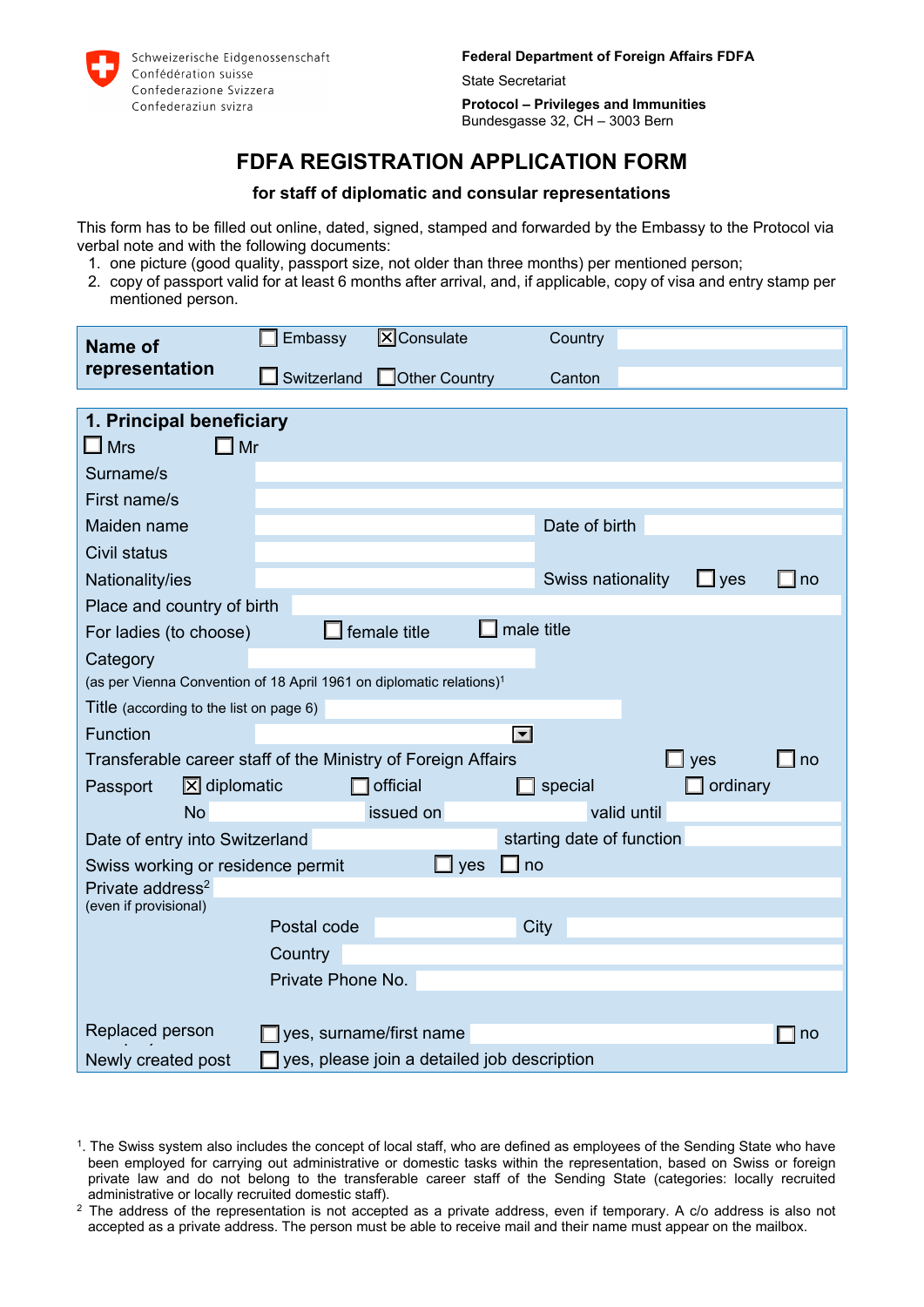

|                                             | 2. Partner of principal beneficiary, living in the same household $3$ |                   |                                        |
|---------------------------------------------|-----------------------------------------------------------------------|-------------------|----------------------------------------|
| $\Box$ Mrs<br>$\Box$ Mr                     |                                                                       |                   |                                        |
| Surname/s                                   |                                                                       |                   |                                        |
| First name/s                                |                                                                       |                   |                                        |
| Maiden name                                 |                                                                       |                   | Date of birth                          |
| Relationship with the principal beneficiary |                                                                       | $\Box$ spouse     | $\mathsf I$ cohabitant<br>partner      |
| Civil status                                |                                                                       |                   |                                        |
| Nationality/ies                             |                                                                       |                   | Swiss nationality<br>$\Box$ yes<br> no |
| Place and country of birth                  |                                                                       |                   |                                        |
| $\Box$ diplomatic<br>Passport               | $\overline{\phantom{a}}$ official                                     | special           | ordinary                               |
| <b>No</b>                                   | issued on                                                             |                   | valid until                            |
| Date of entry into Switzerland              |                                                                       |                   |                                        |
| Swiss working or residence permit           |                                                                       | <b>Ves</b><br>no  |                                        |
| Previous legitimation card                  |                                                                       | Ino<br><b>ves</b> |                                        |
|                                             |                                                                       |                   |                                        |

| beneficiary <sup>4</sup>   |                   |         |                 |                             | 3. Children up to 25 years old living in the same household as the principal |                 |           |
|----------------------------|-------------------|---------|-----------------|-----------------------------|------------------------------------------------------------------------------|-----------------|-----------|
| Surname/s                  |                   |         |                 |                             |                                                                              |                 |           |
| Name/s                     |                   |         |                 |                             | <b>Sex</b>                                                                   |                 |           |
| Nationality/ies            |                   |         |                 |                             | Swiss nationality                                                            | $\Box$ yes      | $\Box$ no |
| Place and country of birth |                   |         |                 |                             | Date of birth                                                                |                 |           |
| Civil status               |                   |         |                 |                             | Date of entry into Switzerland                                               |                 |           |
| Passport                   | $\Box$ diplomatic |         | official        | $\Box$ special              |                                                                              | $\Box$ ordinary |           |
|                            | <b>No</b>         |         | Issued on       |                             | valid until                                                                  |                 |           |
| Activity                   |                   | studies |                 | school/university and place |                                                                              |                 |           |
|                            |                   | other   | to be specified |                             |                                                                              |                 |           |

<sup>3</sup> Spouse: if they hold an ordinary passport and/or do not bear the same surname as the principal beneficiary, the representation must join a copy of the marriage certificate.

Cohabitant: if they hold an ordinary passport, she/he must be considered by the Sending State as an official partner of the principal beneficiary.

Partner: if they hold an ordinary passport, the representation must join a copy of the registered partnership. If there is no registered partnership, she/he must be considered by the Sending State as an official partner of the principal beneficiary.<br><sup>4</sup> Additional documents to be submitted for each child:

- If the child holds an ordinary passport and/or does not bear the same surname as the principal beneficiary, the representation must join a copy of the birth certificate
- If the parents are divorced or separated, the representation must join a copy of the decision of parental authority for the minor child (under 18 years old)

If the child is adopted, the representation must join a copy of the certificate of adoption.

Additional children have to be listed on a separate and signed form.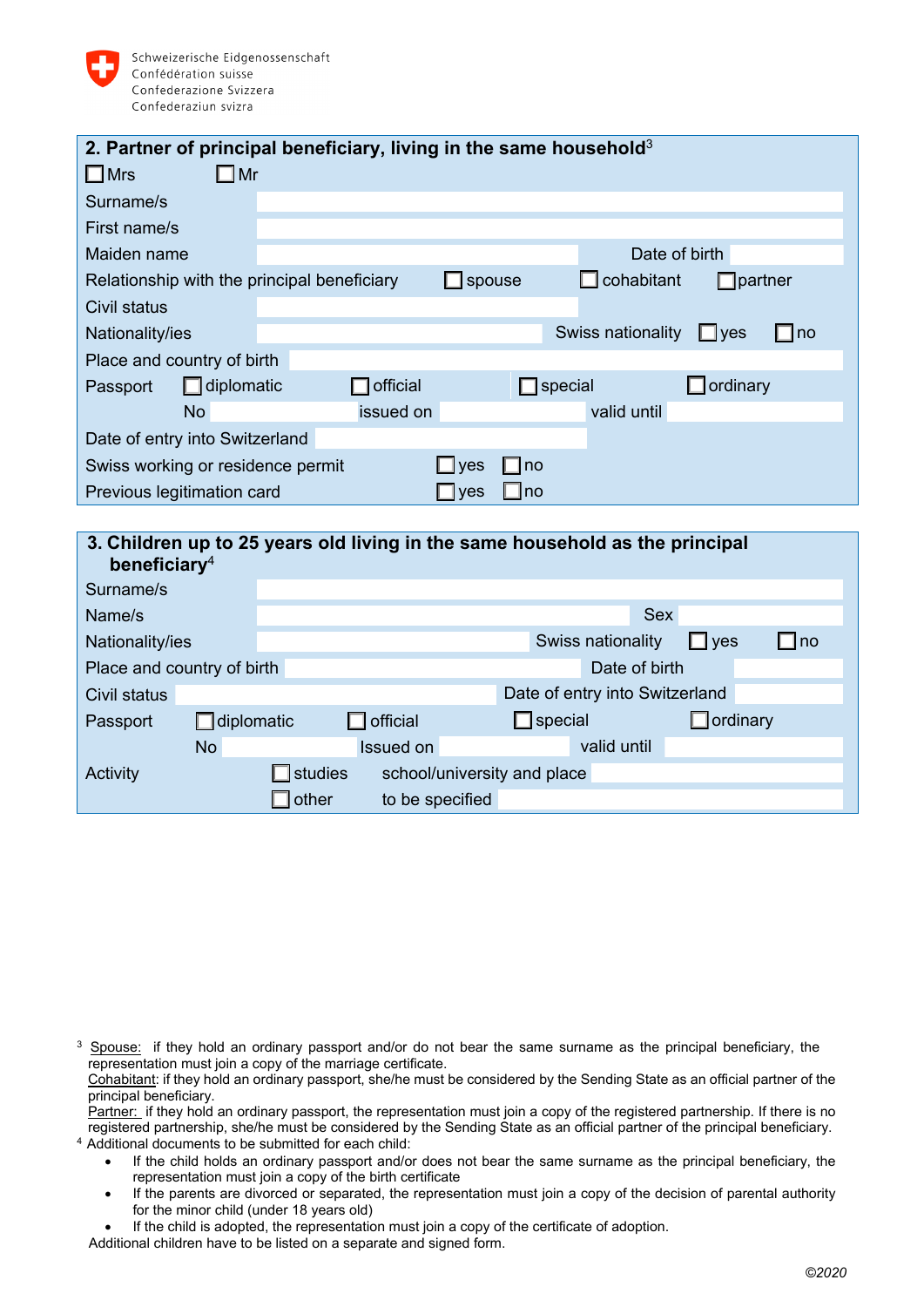

|                | 3. Children up to 25 years old living in the same household as the principal beneficiary |
|----------------|------------------------------------------------------------------------------------------|
| (continuation) |                                                                                          |

| Surname/s                  |                   |                                        |                             |  |                   |                |                                |                   |              |
|----------------------------|-------------------|----------------------------------------|-----------------------------|--|-------------------|----------------|--------------------------------|-------------------|--------------|
| First name/s               |                   |                                        |                             |  |                   |                |                                | <b>Sex</b>        |              |
| Nationality/ies            |                   |                                        |                             |  |                   |                | Swiss nationality              | $\Box$ yes        | $\Box$ no    |
| Place and country of birth |                   |                                        |                             |  |                   |                | Date of birth                  |                   |              |
| Civil status               |                   |                                        |                             |  |                   |                | Date of entry into Switzerland |                   |              |
| Passport                   | $\Box$ diplomatic |                                        | <b>official</b>             |  |                   | special        |                                | ordinary          |              |
|                            | <b>No</b>         |                                        | issued on                   |  |                   |                | valid until                    |                   |              |
| Activity                   |                   | <b>I</b> studies                       | school/university and place |  |                   |                |                                |                   |              |
|                            |                   | other                                  | to be specified             |  |                   |                |                                |                   |              |
| Surname/s                  |                   |                                        |                             |  |                   |                |                                |                   |              |
| First name/s               |                   |                                        |                             |  |                   |                |                                | <b>Sex</b>        |              |
| Nationality/ies            |                   |                                        |                             |  |                   |                | Swiss nationality              | $\Box$ yes        | $\square$ no |
| Place and country of birth |                   |                                        |                             |  |                   |                | Date of birth                  |                   |              |
| Civil status               |                   |                                        |                             |  |                   |                | Date of entry into Switzerland |                   |              |
| Passport                   | diplomatic        |                                        | <b>T</b> official           |  |                   | $\Box$ special |                                | $\Box$ ordinary   |              |
|                            | <b>No</b>         |                                        | issued on                   |  |                   |                | valid until                    |                   |              |
| Activity                   |                   | studies                                | school/university and place |  |                   |                |                                |                   |              |
|                            |                   | other                                  | to be specified             |  |                   |                |                                |                   |              |
| Surname/s                  |                   |                                        |                             |  |                   |                |                                |                   |              |
| First name/s               |                   |                                        |                             |  |                   |                | <b>Sex</b>                     |                   |              |
| Nationality/ies            |                   |                                        |                             |  | Swiss nationality |                | $\Box$ yes                     | $\Box$ no         |              |
| Place and country of birth |                   |                                        | Date of birth               |  |                   |                |                                |                   |              |
| Civil status               |                   |                                        |                             |  |                   |                | Date of entry into Switzerland |                   |              |
| Passport                   | $\Box$ diplomatic |                                        | official                    |  |                   | special        |                                | <b>J</b> ordinary |              |
|                            | <b>No</b>         |                                        | issued on                   |  |                   |                | valid until                    |                   |              |
| Activity                   |                   | studies                                | school/university and place |  |                   |                |                                |                   |              |
|                            |                   | $\mathsf{\overline{\mathsf{J}}}$ other | to be specified             |  |                   |                |                                |                   |              |
| Surname/s                  |                   |                                        |                             |  |                   |                |                                |                   |              |
| First name/s               |                   |                                        |                             |  |                   |                | <b>Sex</b>                     |                   |              |
| Nationality/ies            |                   |                                        |                             |  |                   |                | Swiss nationality $\Box$ yes   |                   | $\square$ no |
| Place and country of birth |                   |                                        |                             |  |                   | Date of birth  |                                |                   |              |
| Civil status               |                   |                                        |                             |  |                   |                | Date of entry into Switzerland |                   |              |
| Passport                   | $\Box$ diplomatic |                                        | official                    |  | $\Box$ special    |                |                                | $\Box$ ordinary   |              |
|                            | <b>No</b>         |                                        | issued                      |  |                   | valid until    |                                |                   |              |
| Activity                   |                   | studies                                | school/university and place |  |                   |                |                                |                   |              |
|                            |                   | other                                  | to be specified             |  |                   |                |                                |                   |              |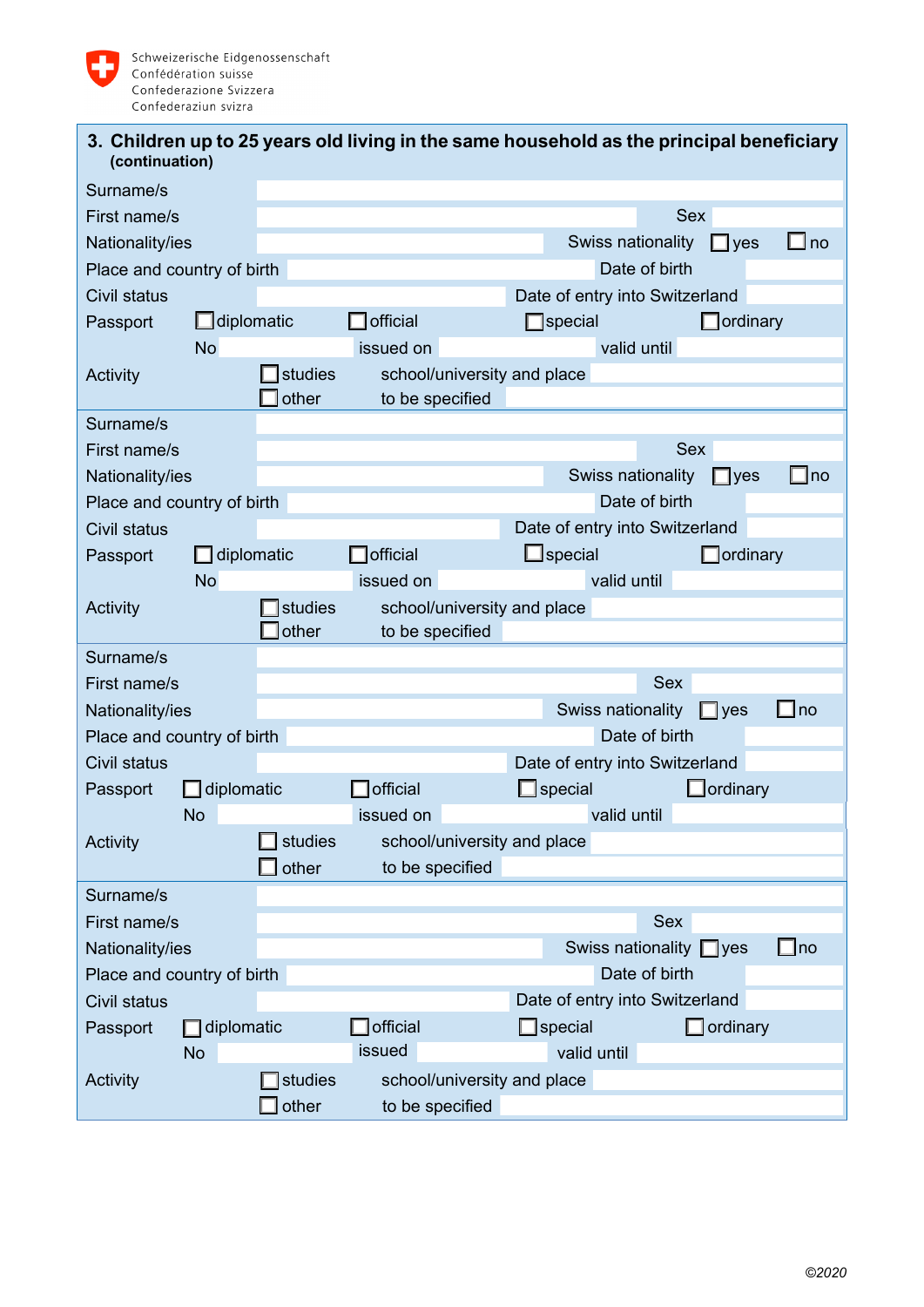

| 4. Other family members <sup>5</sup>        |  |           |                   |                         |  |
|---------------------------------------------|--|-----------|-------------------|-------------------------|--|
| $\Box$ Mr<br>$\Box$ Mrs                     |  |           |                   |                         |  |
| Surname/s                                   |  |           |                   |                         |  |
| <b>First Name/s</b>                         |  |           |                   |                         |  |
| Nationality/ies                             |  |           | Swiss nationality | $\Box$ yes<br>$\Box$ no |  |
| Date of birth                               |  |           |                   |                         |  |
| Place and country of birth                  |  |           |                   |                         |  |
| Civil status                                |  |           |                   |                         |  |
| $\Box$ diplomatic<br>Passport               |  | official  | special           | $\Box$ ordinary         |  |
| <b>No</b>                                   |  | issued on |                   | valid until             |  |
| Date of entry into Switzerland              |  |           |                   |                         |  |
| Relationship with the principal beneficiary |  |           |                   |                         |  |
|                                             |  |           |                   |                         |  |
| $\Box$ Mr<br>$\square$ Mrs                  |  |           |                   |                         |  |
| Surname/s                                   |  |           |                   |                         |  |
| First name/s                                |  |           |                   |                         |  |
| Nationality/ies                             |  |           | Swiss nationality | $\Box$ no<br>$\Box$ yes |  |
| Date of birth                               |  |           |                   |                         |  |
| Place and country of birth                  |  |           |                   |                         |  |
| Civil status                                |  |           |                   |                         |  |
| $\Box$ diplomatic<br>Passport               |  | official  | special           | ordinary                |  |
| <b>No</b>                                   |  | issued on |                   | valid until             |  |
| Date of entry into Switzerland              |  |           |                   |                         |  |
| Relationship with the principal beneficiary |  |           |                   |                         |  |

<sup>5</sup> Under exceptional circumstances, other family members can be admitted to Switzerland for family reunion purposes in order to live together with the principal beneficiary. They receive a legitimation card type « H » (without privileges and immunities). Such a request must be submitted by verbal note to the Protocol prior to the arrival of these family members to Switzerland.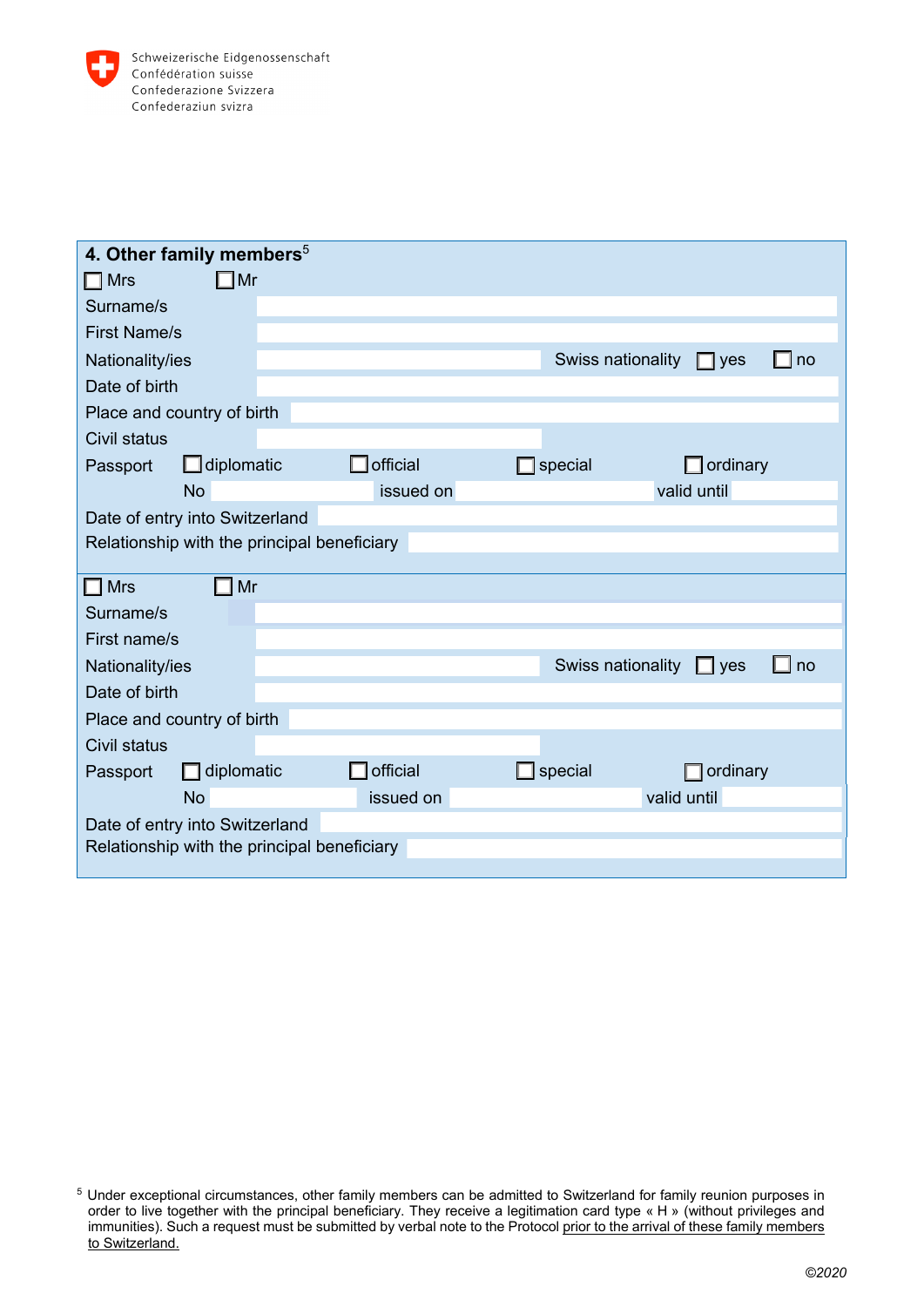

# **5. Vehicles**

For the registration of motor vehicles in the CD and AT series, diplomatic missions in **Bern** should contact the Departement of Motor Vehicles (Strassenverkehrsamt) of canton Bern, Schermenweg 5, 3014 Bern directly.

For the registration of motor vehicles in the CC series (only for career civil servants at consular missions and consular service vehicles under the control of a career civil servant), for the canton of **Zurich**, contact the Departement of Motor Vehicles of canton Zurich, Uetlibergstrasse 301, 8036 Zurich directly.

# For **other cantons, please complete the section below**

| Canton                |                                                                              |
|-----------------------|------------------------------------------------------------------------------|
| Car (brand)           |                                                                              |
| <b>Chassis number</b> |                                                                              |
| Remarks               |                                                                              |
| Rear number plate     | $\Box$ long<br>□ square (only for cars where the long plate cannot be fixed) |

Official stamp of the diplomatic mission Date ...........................................................



Signature of the Head of the diplomatic mission

......................................................................